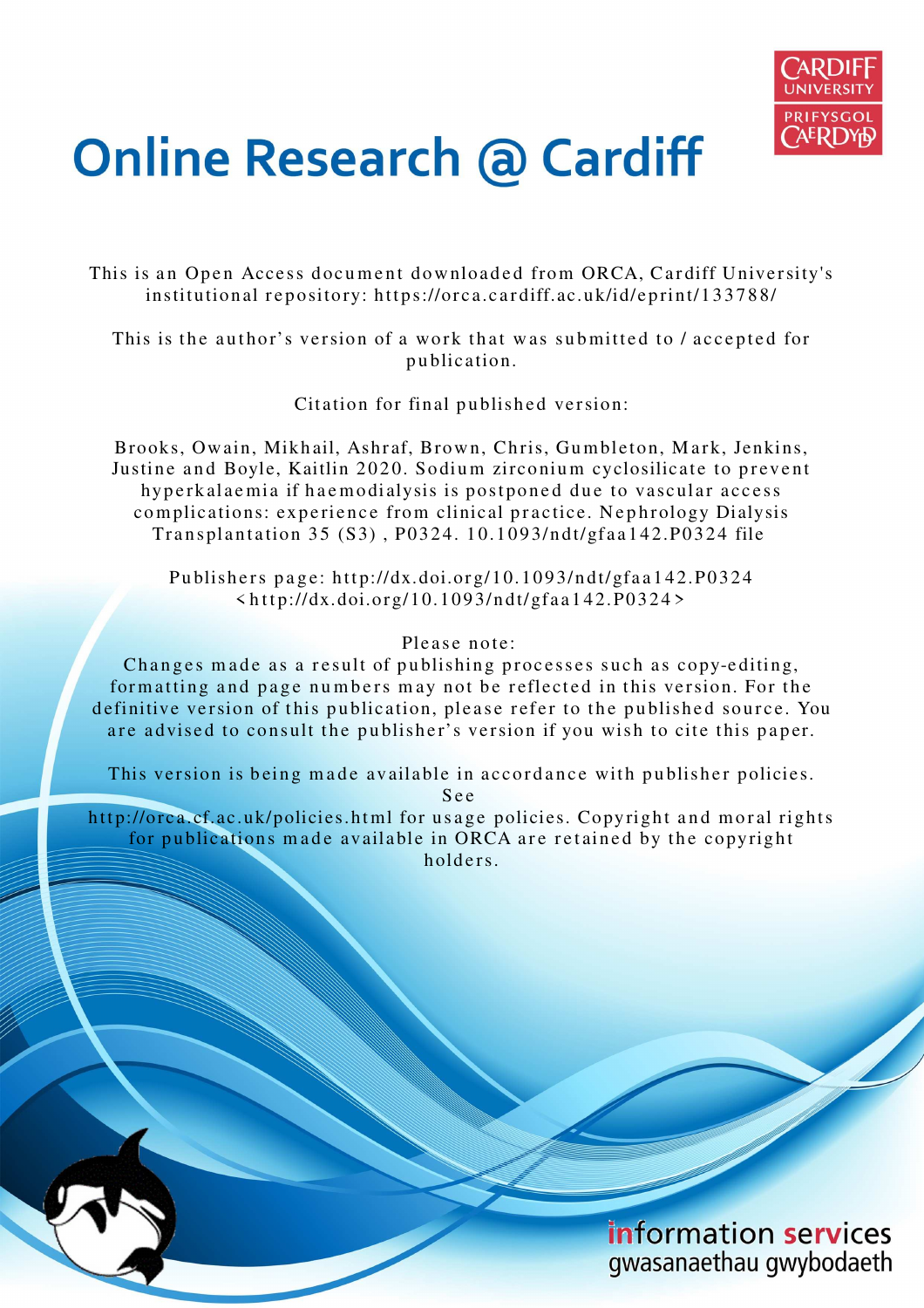# SODIUM ZIRCONIUM CYCLOSILICATE TO PREVENT HYPERKALAEMIA IF HAEMODIALYSIS IS POSTPONED DUE TO VASCULAR ACCESS COMPLICATIONS: EXPERIENCE FROM CLINICAL PRACTICE

## Owain Brooks<sup>1</sup>, Ashraf Mikhail<sup>1</sup>, Chris Brown<sup>1</sup>, Mark Gumbleton<sup>2</sup>, Justine Jenkins<sup>2</sup>, Kaitlin Boyle<sup>2</sup>

<sup>1</sup>Nephrology Department, Morriston Hospital, Swansea Bay University Health Board, Swansea, Wales, UK. <sup>2</sup>Cardiff School of Pharmacy and Pharmaceutical Sciences, Cardiff University, Cardiff, Wales, UK.

#### **Background and Aims:**

Vascular access is a fundamental aspect of haemodialysis (HD) treatment. Vascular access may be compromised due to central venous catheter (CVC) thrombosis, arterio-venous fistula (AVF) or graft (AVG) stenosis, infections or perioperative complications that require urgent resolution or the formation of alternative emergency or definitive access. Sodium zirconium cyclosilicate (SZC) (Lokelma®) is a new oral potassium binder. We offer an insight into SZC treatment to prevent hyperkalaemia in patients where HD is postponed due to vascular access complications.

#### **Method:**

Adult prevalent HD patients were included for analysis. Each patient was unable to receive their full scheduled HD treatment due to a vascular access complication. SZC was prescribed on the day HD was not possible (D1) until the vascular access issue was resolved and HD could recommence. The primary efficacy measures were the prevention of increases in serum potassium (sK<sup>+</sup> ), the safe postponement of HD and the avoidance of emergency hospital admission.

#### **Results:**

Four patients receiving thrice-weekly HD (mean age 69 years, all male) received SZC for a mean duration of 3.5 days (min 2 days, max 6 days). No patients were admitted during these acute episodes. The mean predialysis sK<sup>+</sup> on D1 was 6.0mmol/L (K1). No post-dialysis sK<sup>+</sup> values were obtained on D1 because HD was not possible or cut-short (Table 1).

For patients 2 and 3, one and 10 HD treatments preceded the next sK<sup>+</sup> (K2) respectively. sK<sup>+</sup> reduced from 5.8mmol/L (K1) to 4.8mmol/L (K2) for patients 1 and 4 (Table 1). No statistical analyses were undertaken due to the low patient numbers.

HD was delayed beyond the scheduled treatment date for 3 of the 4 patients, with a mean delay of 1.75 days (min 0 days, max 3 days) (Table 2). There was no delay between HD treatments for patient 2, who only received 1 hour HD treatment on D1. The last full HD treatment for patient 2 was 3 days prior to D1. A gap between SZC initiation (D1) and the next HD treatment was seen for all four patients, with a mean gap of 2 days (min 1 day, max 3 days) (Table 2).

#### **Conclusion:**

Sodium zirconium cyclosilicate can be used to successfully reduce, or avoid an increase in sK<sup>+</sup> in mild to moderate hyperkalaemia, avoid emergency hospital admission and allow HD to be postponed for a valuable short period until HD vascular access can be re-established.